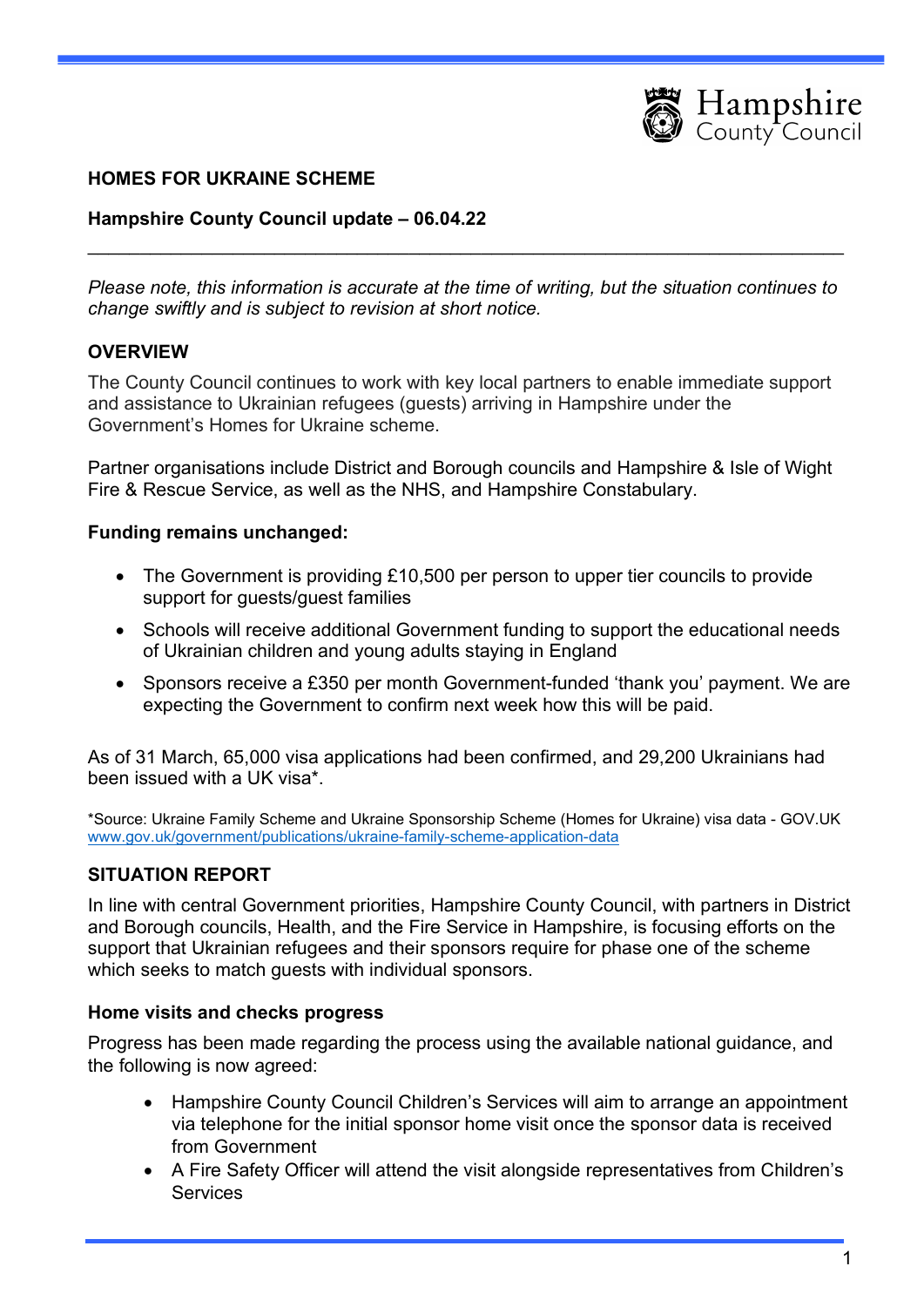- Hampshire County Council and the Fire Safety Officer will complete the initial, basic check of the home on behalf of District councils, based on the agreed checklist (Appendix 1)
- Any housing issues identified at the visit will be immediately referred to the appropriate District to follow up
- Any safeguarding issues will be immediately referred to the Multi-Agency Safeguarding Hub team
- On completion of the initial visit, Hampshire County Council will update the central Government data Portal as appropriate
- As there is also a requirement to visit the host family, Hampshire County Council Children's Services will revisit once the Ukrainian family has arrived.

# **Safeguarding**

Disclosure and Barring Services (DBS) checks are required of all sponsors under the Homes for Ukraine scheme (enhanced DBS checks for those sponsors hosting Ukrainian families with children).

These will commence as part of the home visit process and will be undertaken by Hampshire County Council; it has been confirmed that DBS checks do not need to be undertaken before visas are issued.

# Requests to use council buildings for multiple occupancy

The UK Government's Homes for Ukraine scheme was launched in March 2022. Phase one of the scheme allows individuals to register as sponsors and support a matched Ukrainian individual and their immediate family members in applying for a visa to come to the UK. Individual sponsors are asked to provide accommodation in their own house or separate self-contained residential accommodation that is unoccupied.

In line with central Government priorities, Hampshire County Council, with partners in District and Borough councils, Health, and the Fire Service in Hampshire, is focusing efforts on the support that Ukrainian refugees and their sponsors require for phase one of the scheme. This includes undertaking sponsor and accommodation checks, financial arrangements and providing help to access schools and health services.

Charities, businesses and faith and community groups will have a significant role to play in connecting individuals with those who wish to sponsor and wish to be sponsored and, of course, providing a warm welcome to individuals arriving to the UK.

The Government has indicated that it will expand the Homes for Ukraine scheme to enable organisations and community groups to sponsor multiple Ukrainian guests, but whilst interest can be registered, there is no guidance to enable this route at this time. The County Council and its partners have received generous offers of support from a number of community and voluntary organisations who would like to offer sponsorship in this way. This includes enquiries regarding the potential use of County Council buildings as group accommodation.

There are a number of important additional considerations that apply to multiple occupancy accommodation in comparison to single private dwellings. The County Council is therefore awaiting further guidance from Government before determining whether any of its buildings would meet the requirements of an organisation sponsor scheme.

When this further information is available, the County Council will engage with the community groups that have expressed a desire to support the Homes for Ukraine scheme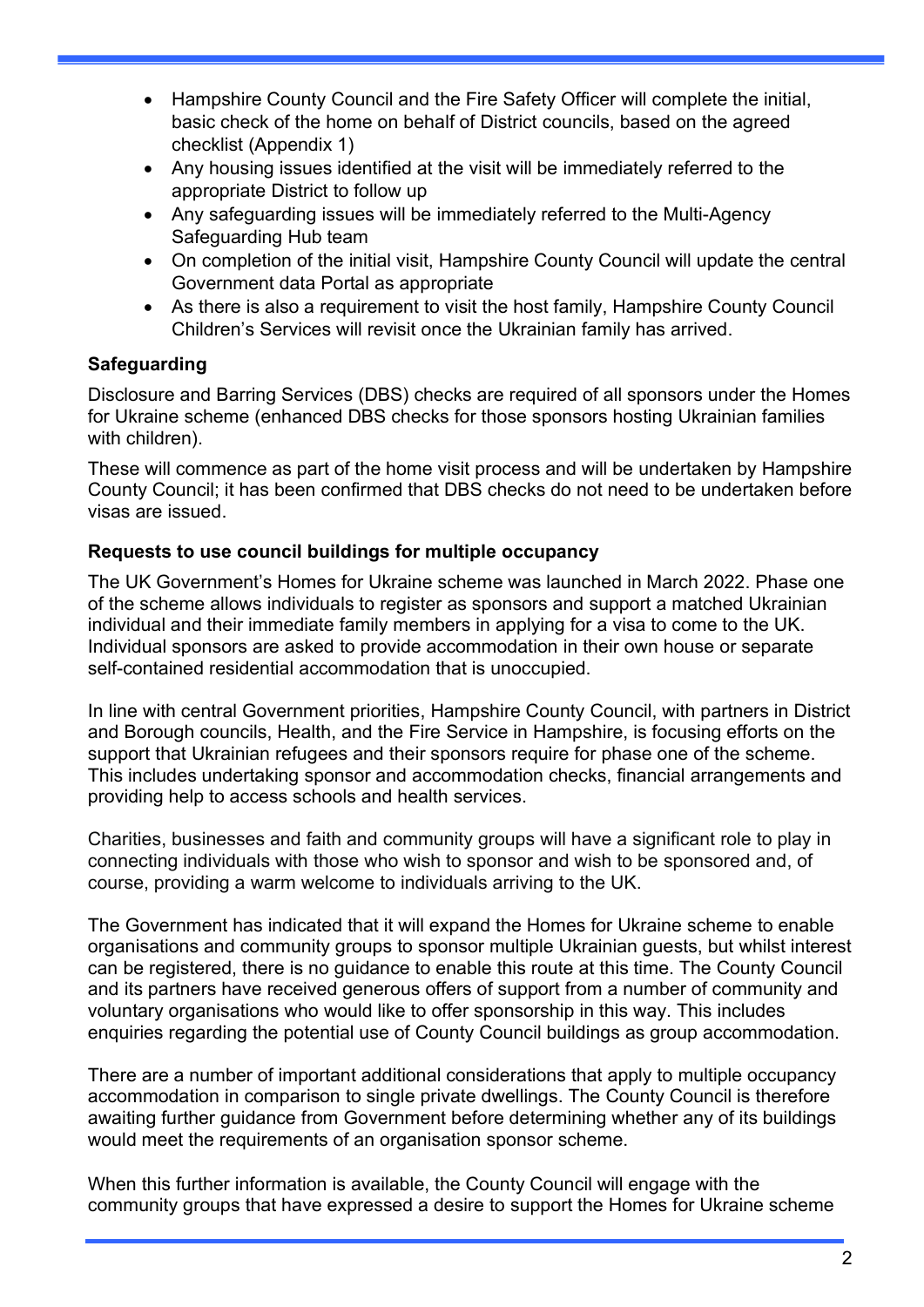in this way. In the meantime, organisations can register their interest in acting as sponsors, on the Government's Homes for Ukraine website.

## Wellbeing support

The County Council's Adult Social Care team is liaising with NHS representatives regarding how support will be provided. GP support and the provision of crisis mental health assistance is a key consideration.

# Fostering

Anyone interested in fostering an unaccompanied refugee child (from any country) can register their interest at: www.hants.gov.uk/socialcareandhealth/fostering

# COMMUNICATIONS

#### **Website**

The County Council has further updated its dedicated 'Support for Ukraine' webpages (www.hants.gov.uk/ukraine). These pages now feature sections for sponsors, guests and anyone wanting to help in other ways.

Regular updates from central Government are also being added as soon as possible and signposting to useful related information is included and reviewed regularly.

Latest additions include a 'Frequently Asked Questions' section to assist the public and individual sponsors, and advice and support for school and college admissions, as well as funded provision for adult learning, e.g. English language courses.

## Sponsor communications

An initial letter to sponsors has been produced and will be issued imminently. This letter will be sent to each sponsor once they are approved through the national registration system. The letter includes useful information about the purpose of home visits, the requirement for DBS checks, financial support – for both sponsors and guests, and education and health care access for guests.

## Media

The County Council has issued the following statement in response to news media enquiries relating to the use of local authority buildings to accommodate Ukrainian families arriving in the county:

"The County Council is currently working with District and Borough Councils, as well as other partner organisations, on the implementation of the Government's Homes for Ukraine scheme. The first phase of this scheme is focused on enabling and supporting individual sponsors who can provide suitable accommodation in private residential dwellings. At this stage, the scheme does not cover the use of non-residential accommodation which would require considerable work to convert to suitable residential accommodation.

"The County Council will consider and respond to any future guidance issued by the Government in relation to accommodation under the Homes for Ukraine scheme, as the situation evolves."

The County Council is also aware that members of the news media have attempted to contact Hampshire schools and refugee families directly – for media reporting purposes.